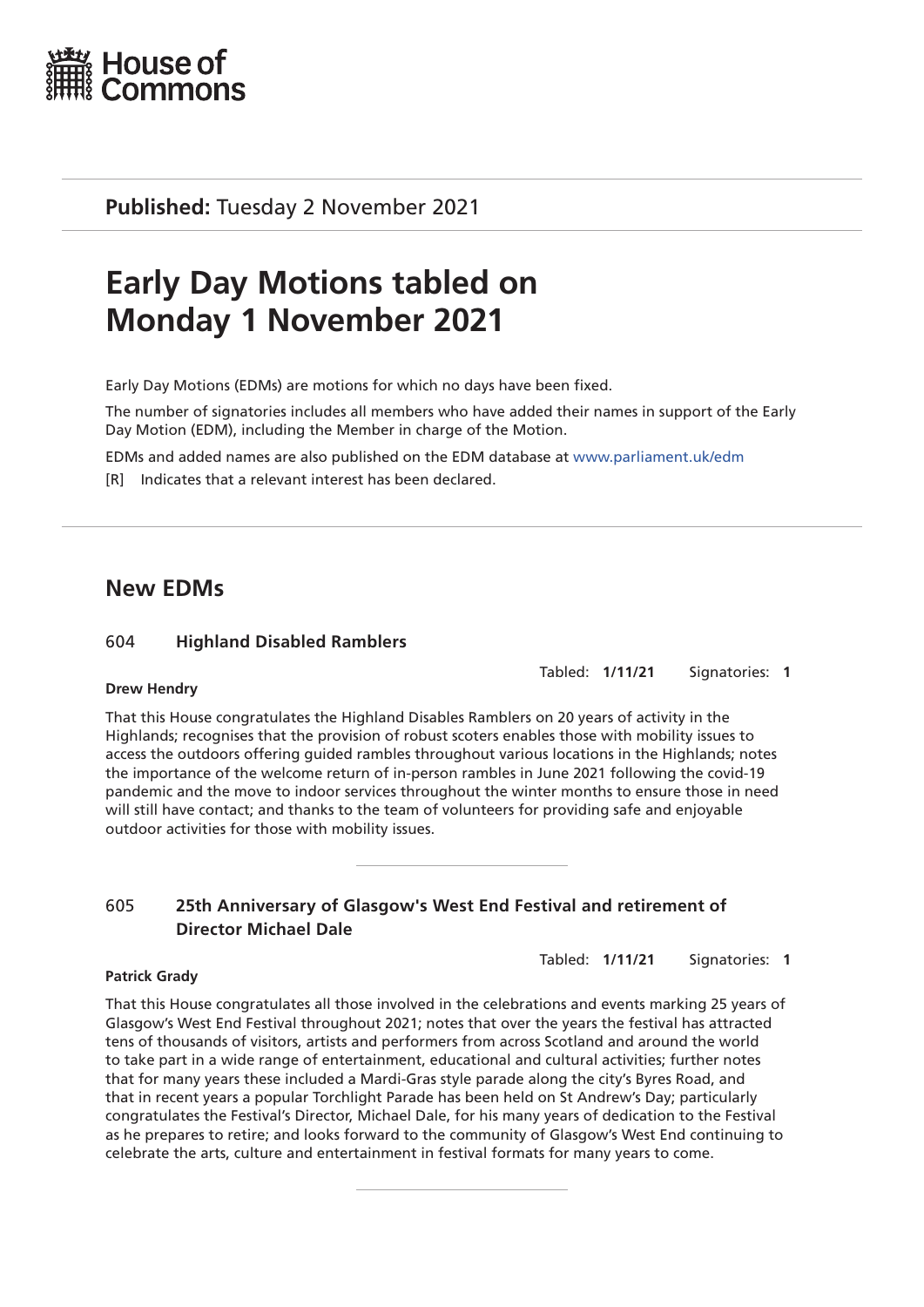#### 606 **Support for autism diagnosis**

#### **Mr Barry Sheerman**

That this House has considered the Westminster Commission on Autism's third report entitled Support Surrounding Diagnosis; recognises that the period surrounding an autism diagnosis is often stressful and uncertain; notes that access to the right support is vital; further notes that many people seeking an autism diagnosis do not have their needs met; understands that focused clinical diagnostic services with a single accessible pathway to diagnosis is essential to providing those seeking an autism diagnosis with the correct support; and urges the Government to review the recommendations of the report and provide greater funding to the health services to reduce pressure on diagnostic services and waiting times.

#### 607 **UK Disability History Month**

Tabled: **1/11/21** Signatories: **1**

Tabled: **1/11/21** Signatories: **1**

#### **Dr Lisa Cameron**

That this House recognises 18 November to 18 December is Disability History Month which is now in its 12th year of being celebrated in the UK; notes that Disability History Month is a month to celebrate disabled people and champion their abilities and rights; further notes that this year's joint themes are Hidden Impairment and Sex and Relationships; commends UKDHM Organiser Richard Rieser and the many disability activists for their dedication and efforts to bringing Disability History Month to the UK; recognises that more than half the 14.5 million people currently identified as disabled in the UK have hidden impairments; further recognises that due to discrimination that many who can pass as non-disabled have chosen not to identify, even though this has caused them many difficulties; calls for the wider promotion and protection of disability rights; understands the importance of combatting the stigma surrounding disability; and urges Parliamentarians to work for an inclusive, accessible and sustainable society for disabled people in the UK.

# **Added Names**

Below are EDMs tabled in the last two weeks to which names have been added. Only the first 6 names and any new names are included.

#### 495 **Lakhvinder Ricky Reel**

Tabled: **18/10/21** Signatories: **37**

**John McDonnell Mr Virendra Sharma Apsana Begum Jeremy Corbyn Bell Ribeiro-Addy Caroline Lucas**

Ed Davey

That this House continues to expresses its heartfelt sympathy with the family of the late Lakhvinder Ricky Reel who died in suspicious circumstances in 1997 after being racially attacked in Kingston, Surrey; is appalled to learn that his family were spied upon by undercover police officers; acknowledges that over 100,000 people have signed a change.org petition urging a new police investigation; urges the Home Secretary to reopen the case to examine the circumstances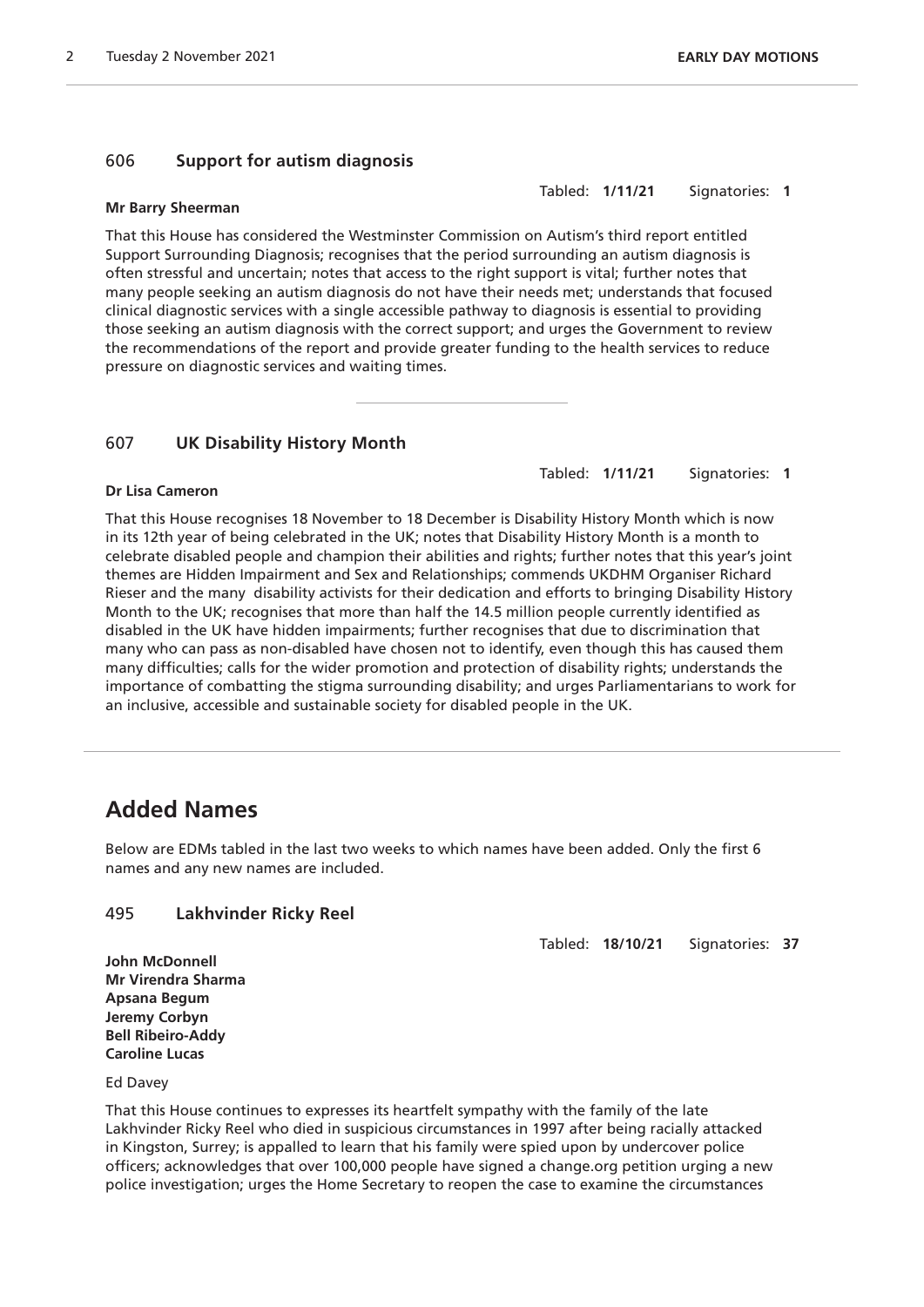surrounding Ricky's death on public interest grounds and to welcome the naming of a day in his honour as a mark of respect.

#### 500 **Stewart Brewing and the Scottish Beer Awards 2021**

Tabled: **18/10/21** Signatories: **8**

**Owen Thompson Jim Shannon Allan Dorans Marion Fellows Chris Law Chris Stephens**

Patricia Gibson

That this House congratulates Stewart Brewing on being awarded gold medal in the Best IPA category at the 2021 Scottish Beer Awards for its New Relic; thanks Stewart Brewing for its contribution to Midlothian's reputation as a prime location for SMEs in the food and drinks sector; notes that the Scottish Beer Awards is an annual independent awards programme that seeks to recognise achievement in the brewing industry across Scotland; further notes that this year marked the sixth annual Scottish Beer awards which was held in person in Glasgow; and stresses the importance of the brewing sector to Scotland's economy by creating jobs, improving Scotland's international food and drink reputation and helping SMEs to flourish.

# 505 **Sewage pollution in National Parks and Areas of Outstanding Natural Beauty**

Tabled: **18/10/21** Signatories: **13**

**Tim Farron Jim Shannon Layla Moran Jonathan Edwards John McDonnell Dan Carden**

Sarah Olney

That this House notes the appalling levels of raw sewage contaminating the UK's inland waters; is particularly concerned that untreated sewage was pumped into Lake Windermere for 1,719 hours–or 71 days–in 2020; notes that approximately 19.8 million people visit the Lake District each year; urges the Government to categorise Windermere and the Rothay, Brathay, and Kent rivers as designated bathing sites; encourages the Government to introduce a registration scheme for septic tanks and to provide the new Office for Environmental Protection the power to regulate them; and asks the Government to confer power on the Environment Agency to ensure that water companies take all reasonable steps to avoid discharging untreated sewage into inland waters within National Parks and Areas of Outstanding Natural Beauty.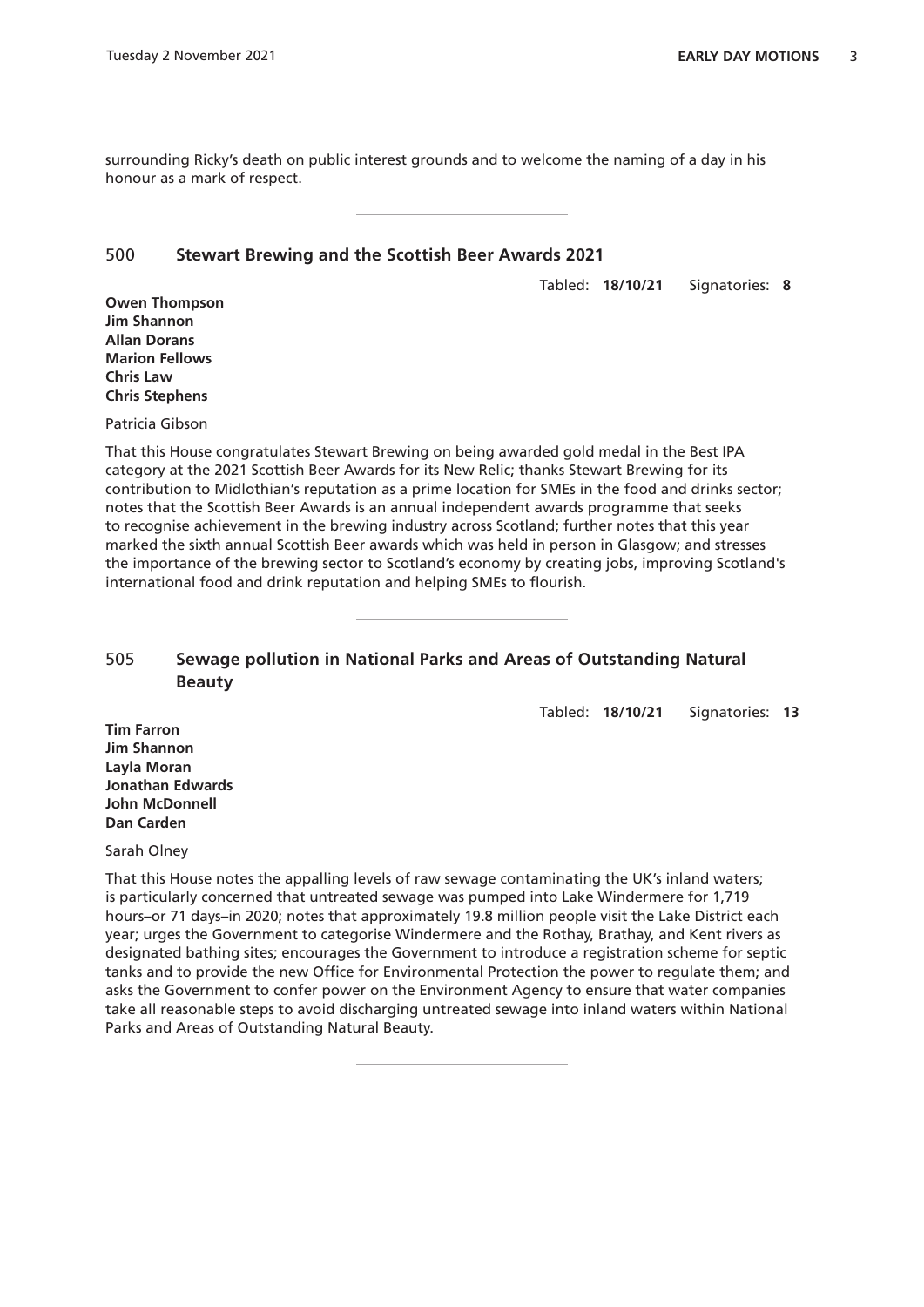#### 508 **South Western Railway timetable**

Tabled: **18/10/21** Signatories: **8**

**Marsha De Cordova Ian Mearns Jim Shannon Grahame Morris John McDonnell Andy McDonald**

#### Richard Burgon

That this House notes the timetable proposed by South Western Railway, due to be implemented in December 2022, would cut hundreds of peak and off-peak suburban and mainline services; further notes that the passenger surveys on which the reduced timetable is based were conducted at the beginning of the covid-19 pandemic and during national lockdowns, when passengers were warned against using the railway; expresses concern that the consultation fails to reference Network Rail's South West Mainline Study in sufficient detail, which provided detailed scenario planning for the South West Mainline alongside detailed projection of passenger demand and which in every scenario proposed to increase service levels and the number of trains per hour; acknowledges that this country is facing a climate crisis, is hosting COP26 climate talks, and that railways are vital in reducing climate emissions; recognises the need for a massive investment in public transport; and calls upon the Government to intervene to protect, maintain and enhance rail services.

# 513 **Delays in the administration of the State Pension**

Tabled: **18/10/21** Signatories: **28**

**Patricia Gibson Jim Shannon Allan Dorans Alison Thewliss Marion Fellows Chris Law**

Peter Grant

That this House is deeply concerned about the delays being experienced by new pensioners in receiving State Pension payments to which they are entitled, with many still to receive their payments over a month after reaching State Pension age; notes that pensioner poverty has recently risen to a 15-year high of 18 per cent, meaning that around 2.1 million pensioners across the UK are now living in poverty; further notes that the State Pension is a lifeline for many and any delays in receiving payments have the potential to cause severe hardship; recognises that delays are particularly upsetting for women born in the 1950s who, after being forced to wait six years for their pension, finally reach State Pension age, only to find they face unacceptable delays due to poor service from the Department for Work and Pensions; and therefore calls on the Government to urgently investigate and address the ongoing delays in State Pension payments for new pensioners.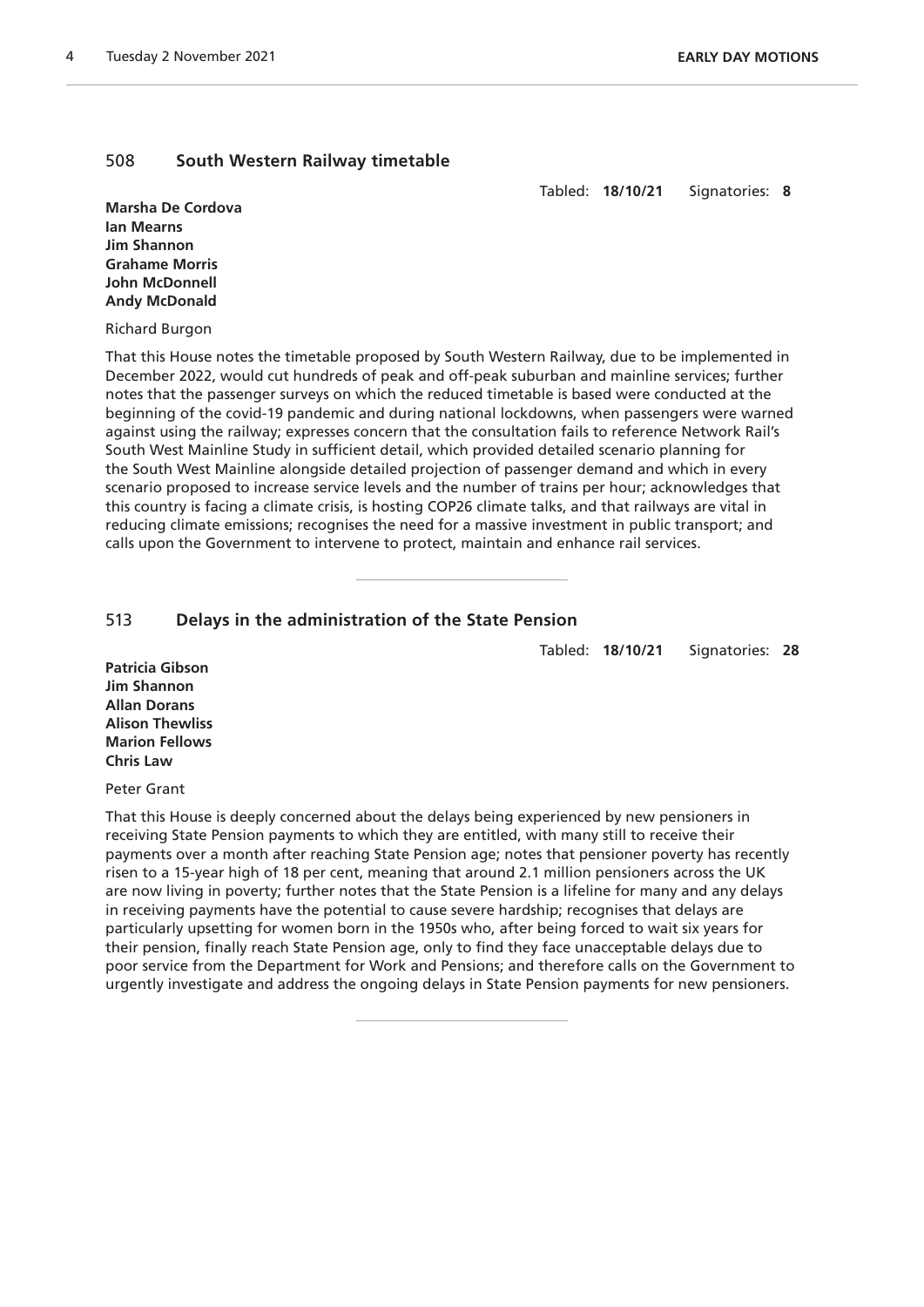# 538 **Ilasco/Keela Outdoors Glenrothes contribute to fight against covid-19**

Tabled: **19/10/21** Signatories: **8**

**Peter Grant Allan Dorans Jim Shannon Marion Fellows Chris Law Carol Monaghan**

Patricia Gibson

That this House gives thanks to Ardmel Group and Ilasco/Keela Outdoors, based in Glenrothes, for their efforts over the last year in supporting Scotland's NHS in the fight against covid-19 by producing PPE gowns for use by the NHS; highlights that in doing so they created around 50 jobs for local folk whose employment was impacted by the pandemic; thanks the staff for producing 15,000 gowns per week and setting up their manufacturing for this within an extremely short three week timeframe; notes the company's innovative way of working and their manufacturing machines that have made Ilasco/Keela a world leader in design engineering and manufacture of specialist machinery for the clothing, electronics and motorcar industries; recognises the hard work of the staff during this particularly difficult time; further highlights the efforts of the company in ensuring manufacturing continues to play a huge part in present day Glenrothes; and wishes them all the best for the continued future success of the business.

#### 539 **Positive Aging Month**

Tabled: **19/10/21** Signatories: **7**

**Jim Shannon Sir Jeffrey M Donaldson Sammy Wilson Margaret Ferrier Sir Mike Penning Marion Fellows**

Patricia Gibson

That this House notes the Belfast Health Development Unit's Positive Aging month; highlights the aim of this month-long festival of events and activities to suit all tastes, from movies to walks, from chocolate tasting to disco dancing; further notes the emphasis on meeting safely and building up relationships; and urges each Council and public health agency in the UK to promote positive aging and the benefit of communities coming together.

#### 543 **Black History Month 2021**

Tabled: **19/10/21** Signatories: **27**

**Bell Ribeiro-Addy Caroline Lucas Clive Lewis Liz Saville Roberts Hywel Williams Ben Lake**

Jon Trickett

That this House notes that this month we celebrate Black History Month 2021 and welcomes the many events and initiatives across the UK that highlight the successes and contributions of Black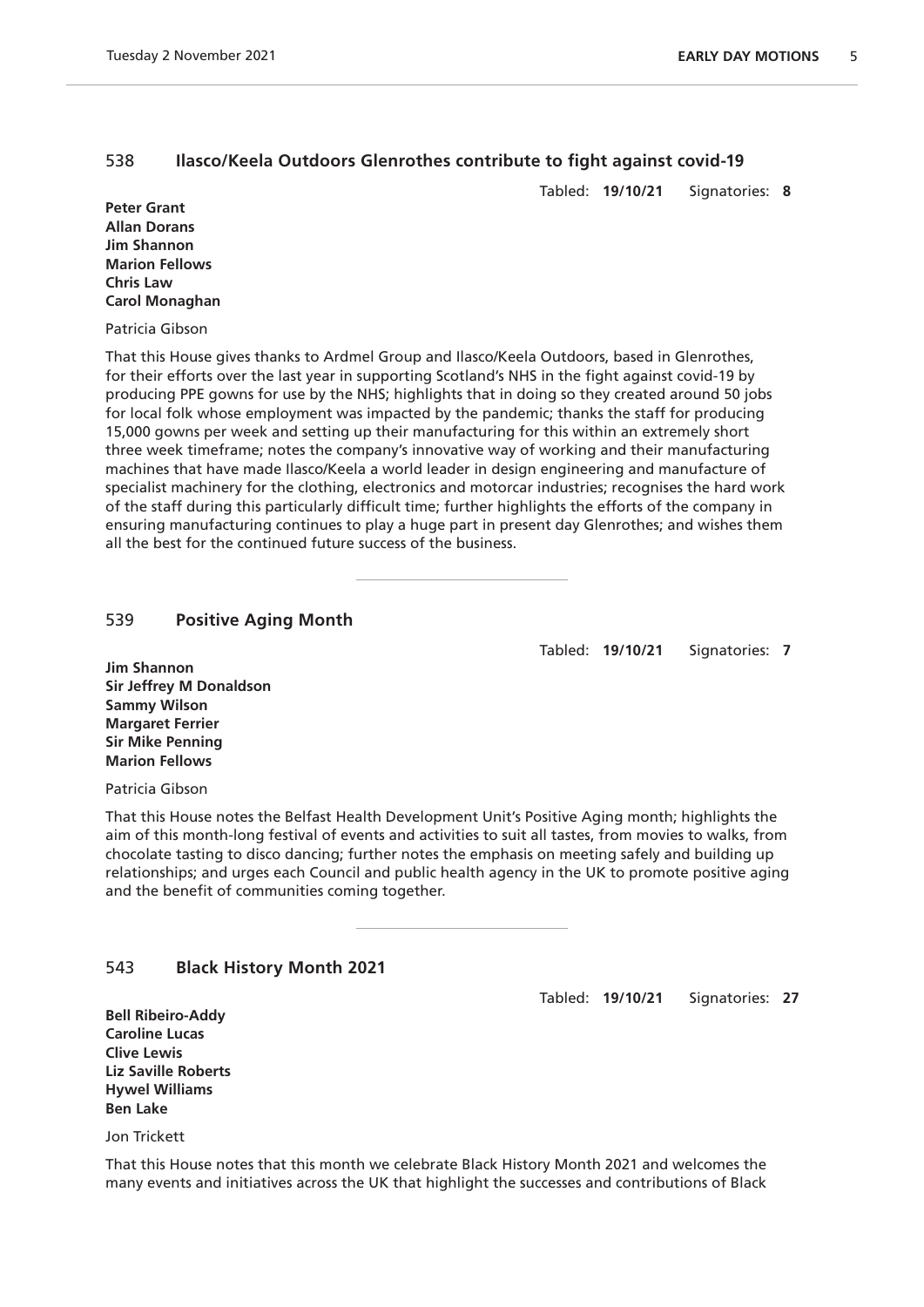British people to British history; gives special thanks to all teachers and education staff who are taking steps to put Black history on the curriculum this month and all-year round; notes the theme of this year's Black History Month, Proud to Be; recognises the significance of such a theme and the importance of ensuring that Black and Brown people are made to feel proud of their ethnic heritage, cultural history and the language of their ancestors; and further notes that teaching about Black history is integral to this; and calls on the Government to take steps to ensure that Black history is acknowledged, taught and celebrated all year round and not restricted to just one month in the year.

#### 545 **DVLA waiting times**

Tabled: **19/10/21** Signatories: **24**

**Sarah Olney Layla Moran Sir Mike Penning Jim Shannon John McDonnell Kenny MacAskill**

Patricia Gibson

That this House is dismayed by the growing backlog of licence applications at the Driver and Vehicle Licensing Agency; recognises that the ability to drive is vital to many people's capacity to work and pursue the life of their choice; understands that the pandemic has caused unprecedented disruptions to the work of the DVLA; notes that over 125,000 paper licence applications are waiting to be processed, while 1.4 million items of correspondence by post remain unopened; further notes the sharp increase in the size of the backlog since the beginning of the pandemic; acknowledges that licence and licence renewal applicants are currently facing processing delays of up to 10 weeks; highlights with concern the unique burden placed on those with medical conditions who require their medical forms to be physically processed, whose processing times are up to six months; calls upon the Government to mobilise the resources necessary to clear the backlog at the DVLA, and supports the return of reliable, efficient, and covid-safe services to all British drivers.

#### 553 **Violence in Bangladesh**

Tabled: **20/10/21** Signatories: **21**

**Mr Virendra Sharma Mohammad Yasin Navendu Mishra Paula Barker Stephen Timms Bob Blackman**

Jeremy Corbyn

That this House notes the concerning rise in attacks on Hindus and other religious minorities in Bangladesh during the festival of Durga puja; is concerned by the violence that has left at least seven dead of Muslim and Hindu faith; observes the deployment of paramilitary forces to 22 districts in Bangladesh; urges the Government of Bangladesh to act to ensure religious minorities can worship safely and in peace; and calls on the Government to support the safety of religious minorities and to work with regional allies and partners to support freedom of religion for all in South Asia and the world.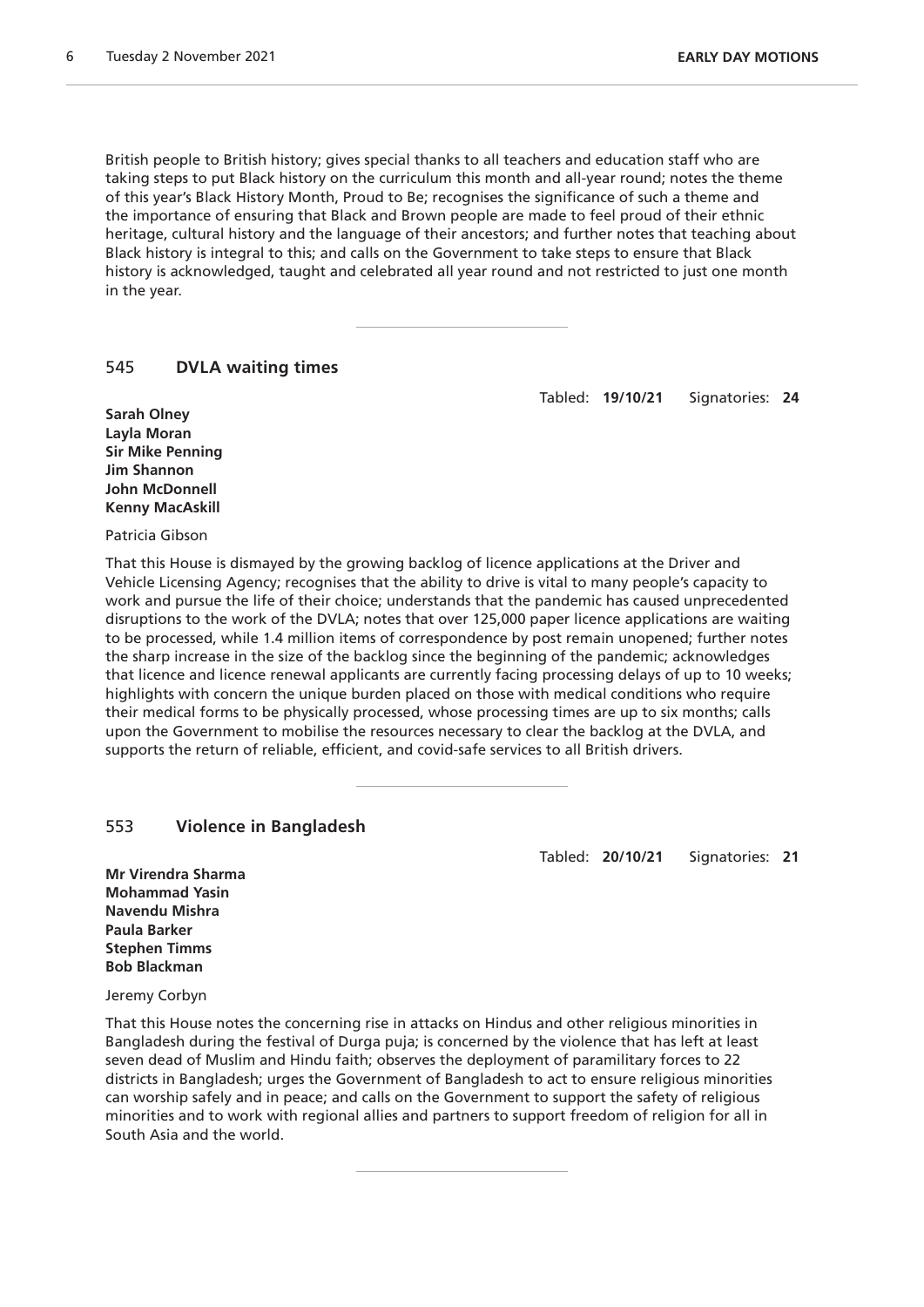#### 558 **Commemoration of John Bateman**

Tabled: **21/10/21** Signatories: **10**

**Amy Callaghan Marion Fellows Margaret Ferrier Carol Monaghan Allan Dorans Jim Shannon**

Patricia Gibson

That this House commemorates the work of engineer John Bateman who revolutionised the Greater Glasgow Area's water supply, ridding the city of typhoid and cholera in the 1850s; notes the campaign from East Dunbartonshire group Friends of Milngavie Reservoir and the Institution of Civil Engineers to have Mr Bateman commemorated; understands that a new plaque has been unveiled at Mugdock Reservoir in Milngavie to commemorate Mr Bateman; and thanks all those who continue to pay tribute to John Bateman and the significant contribution he made to the water industry and Greater Glasgow.

#### 561 **Cambuslang COP26 Campaign**

Tabled: **21/10/21** Signatories: **3**

#### **Margaret Ferrier Chris Stephens Patricia Gibson**

That this House recognises both Cambuslang and Halfway Community Councils for their joint initiative, the Cambuslang COP26 Campaign; commends their work to clean up the local environment, collecting 26 bags of litter for 26 days in the run up to COP26; notes the importance of this work in protecting natural habitats and keeping Cambuslang and Halfway clean; and gives particular recognition to the staff and students at Cathkin High School, Trinity High School, West Coats Primary School, James Aiton Primary School, St Bride's Primary School, St Cadoc's Primary School, Cairns Primary School, Park View Primary School, Hallside Primary School, St Charles Primary School and Newton Farm Primary School.

#### 566 **Covid-19 plan B measures**

Tabled: **22/10/21** Signatories: **11**

**Ms Diane Abbott Richard Burgon Bell Ribeiro-Addy Claudia Webbe Wera Hobhouse Apsana Begum**

Jon Trickett

That this House notes that there is once more a surge in new covid-19 cases and that both hospitalisations and deaths are rising; further notes that the UK's data is currently far in excess of comparable countries in Western Europe; believes that a failure to respond to this situation is reckless and unsustainable; notes that the increase in cases presents severe challenges to the NHS even before the winter flu season has begun; notes that the Government has developed a Plan B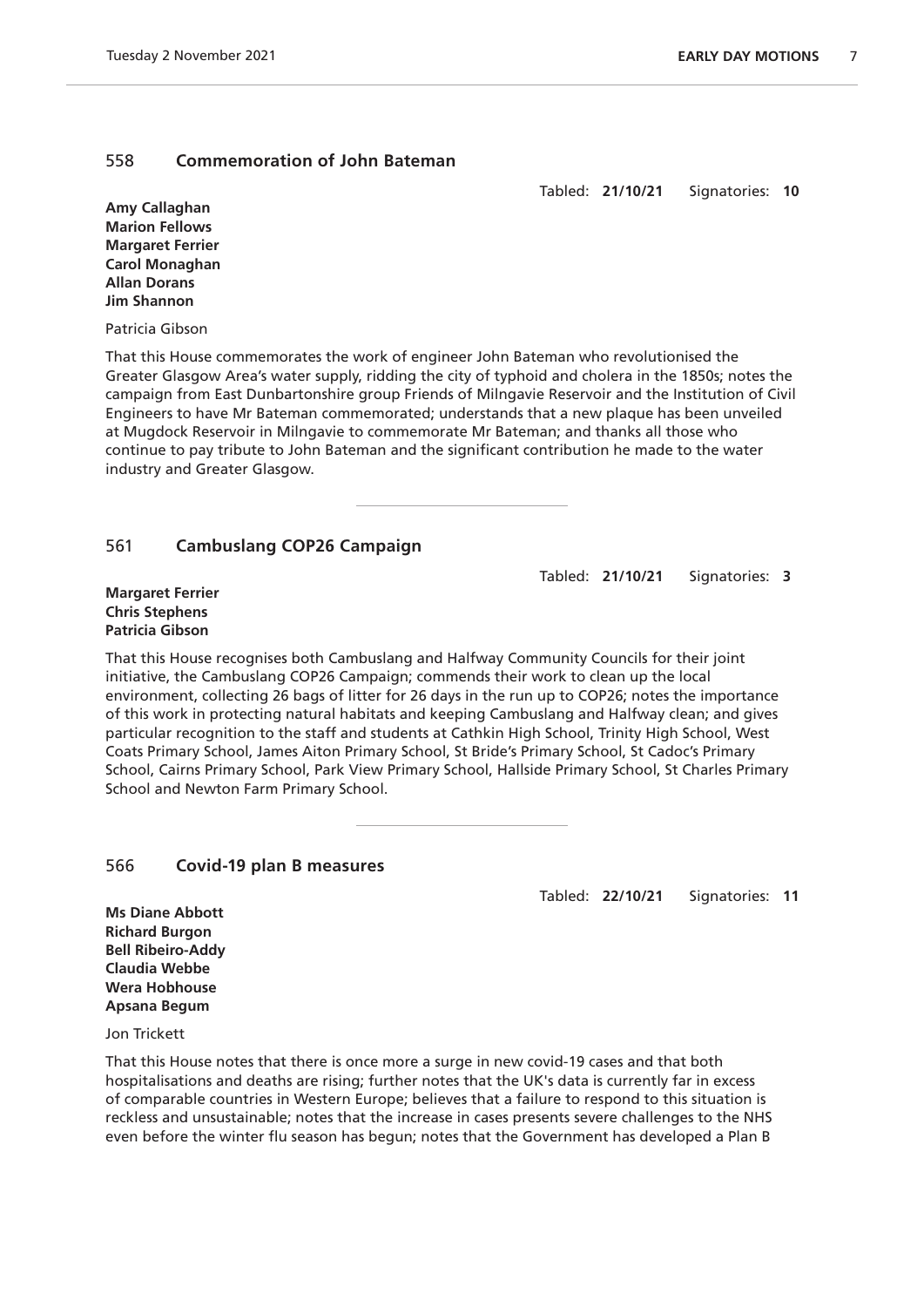to put in place some preventative measures but has taken no new action in response to the current upsurge; and calls on the Government to introduce Plan B immediately.

#### 569 **Outsourced workers at City University, London**

Tabled: **22/10/21** Signatories: **13**

**John McDonnell Ian Lavery Paula Barker Dan Carden Claudia Webbe Apsana Begum**

Jeremy Corbyn Jon Trickett

That this House believes that all workers in the UK's universities and colleges deserve the real Living Wage as a minimum rate and to be treated with respect and dignity at work including having access to occupational sick pay and a decent pension scheme; regrets that people employed in ancillary roles such as cleaning and catering and outsourced to private contractors face a struggle to defend their basic pay, terms and conditions at work especially when compared to directly employed colleagues in the university sector; notes that such workers are far more likely to be female and/ or to come from Black and Minority Ethnic and recent migrant backgrounds; further notes that support staff employed by the French-based multinational Sodexo and Julius Rutherfoord & Co at City University, London are currently eligible for limited statutory sick pay and an inferior pension scheme, while City University's administration has indicated it will not insource those workers or ensure parity of such basic employment rights; and gives its full support and solidarity to the campaign by City University branch of the UNISON trade union to secure parity of terms and conditions with university employees and the transfer of those workers to direct employment by the university at the earliest opportunity.

#### 572 **Clean air action**

**Mr Barry Sheerman Jim Shannon Jonathan Edwards Dan Carden Paula Barker Richard Burgon**

Emma Hardy **State Cooper** Jon Trickett **Cooper** Daisy Cooper

Tabled: **25/10/21** Signatories: **23**

That this House recognises the health impacts of poor road air quality; notes that long-term exposure to air pollution can cause chronic conditions, a reduced life expectancy and contributes to 40,000 early deaths in the UK each year; further notes that nine out of ten adults and children now breathe polluted air; believes that urgent action is required to reduce the proportion of particulate matter in the air due to vehicle emissions; and calls upon the Government to invest greater resources into improving road air quality and to consider making reference to the inalienable right to breathe clean air in future legislative proposals.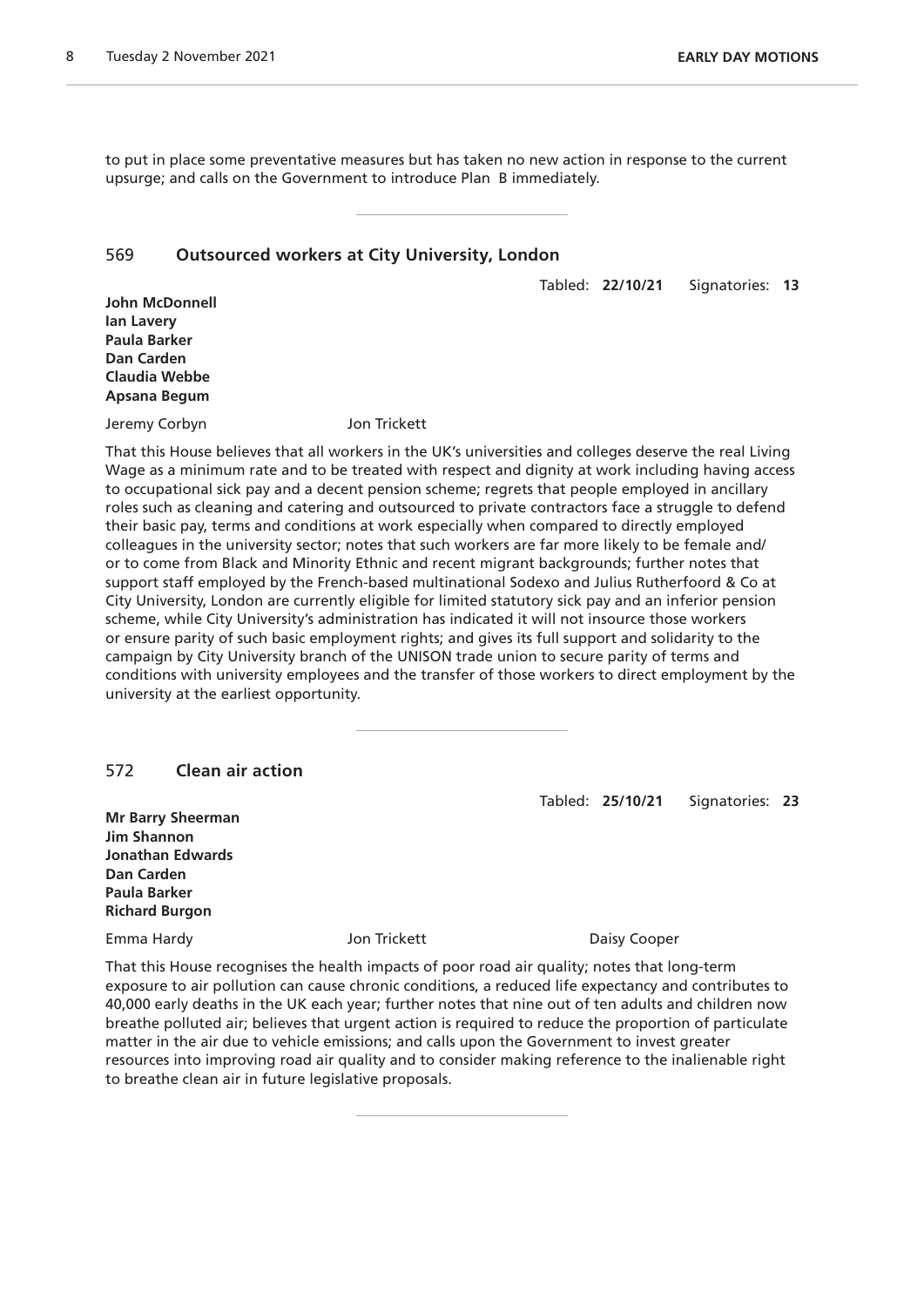# 573 **Scottish Interfaith Week 2021 and COP26 vigil**

Tabled: **25/10/21** Signatories: **21**

**Patrick Grady Carol Monaghan Kirsten Oswald Ian Blackford Chris Law Jim Shannon**

#### Patricia Gibson

That this House welcomes the range of events and activities planned to mark Scottish Interfaith Week 2021, which takes place between 31 October and 7 November 2021; notes the decision to dedicate the week, under the theme of Together for Our Planet, during the COP26 Conference being held in Glasgow, as a significant moment for people of all faiths and none in Scotland to come together to take action to protect the planet; further notes that a key event in the week's activities will be the COP26 vigil in the city's George Square, organised by Interfaith Glasgow and Interfaith Scotland with the support of the Scottish Religious Leaders Forum; notes that the vigil aims to bring together people of all backgrounds in Glasgow, and via a livestream from around the world, in a powerful, symbolic act of unity and solidarity for the planet, and that the event will be attended by religious leaders and faith community members determined to demonstrate their common commitment to climate justice; and wishes the organisers and all who take part in the vigil and the week's activities every success.

#### 574 **Aviemore Ice Rink**

Tabled: **25/10/21** Signatories: **8**

**Drew Hendry Chris Law Jim Shannon Carol Monaghan Marion Fellows Chris Stephens**

Patricia Gibson

That this House congratulates the Aviemore and Glenmore Community Trust (AGCT) on their considerable efforts to re-open the Aviemore ice rink after 20 years; recognises the dedication and hard work of the community who have raised funds and assisted with the build of the 20x12 metre real ice rink; and looks forward to seeing the Aviemore Ice Rink grow in success, preserving Aviemore's reputation as a first-class winter sports destination.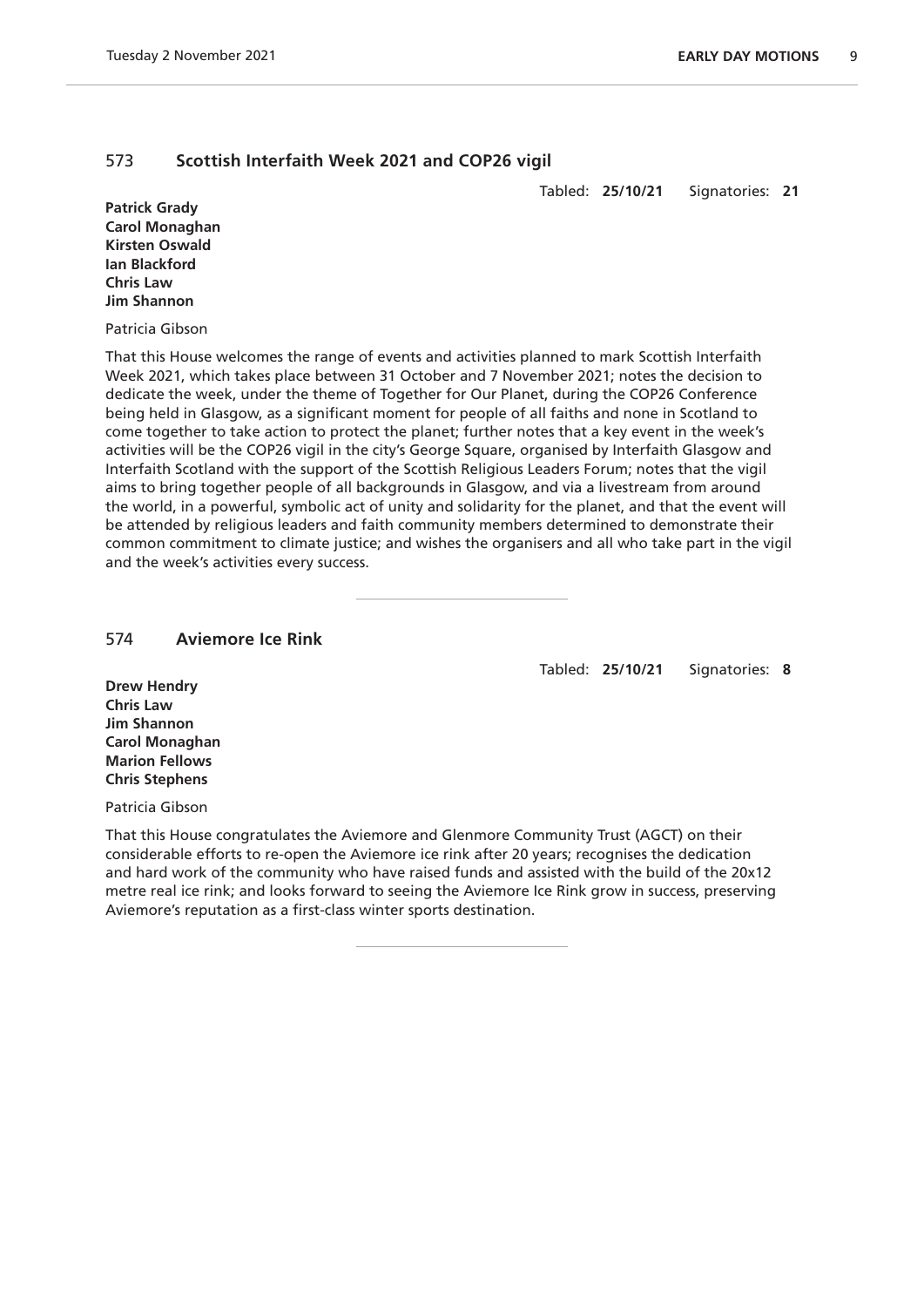# 575 **Inverness Taxis providing a safe place for women**

Tabled: **25/10/21** Signatories: **9**

**Drew Hendry Chris Law Jim Shannon Carol Monaghan Marion Fellows Chris Stephens**

Patricia Gibson

That this House recognises the team at Inverness Taxis for their ongoing commitment to the community they serve, in doing so congratulates them on their recent initiative to provide a safe place for women to wait while making their way home, welcomes this fantastic initiative which will no doubt be welcomed by women and all of those who need a safe place to wait.

#### 578 **Over 100 days of Dr AlSingace's hunger strike in Bahrain**

Tabled: **25/10/21** Signatories: **17**

**Paula Barker Jim Shannon Rebecca Long Bailey Charlotte Nichols Kim Johnson Mick Whitley**

Layla Moran **Patricia Gibson** 

That this House is deeply concerned by the ongoing hunger strike of 59-year-old human rights defender and academic Dr Abduljalil AlSingace, in Bahrain; raises alarm that his hunger strike began on 8 July 2021 and has exceeded 100 days; expresses concern that Dr AlSingace has been hospitalised since 18 July 2021 and has lost at least 20kg; notes that AlSingace is protesting Jau Prison authorities' ill-treatment and confiscation of four years' worth of his apolitical research; decries Dr AlSingace's life sentence for his peaceful leading role in Bahrain's 2011 pro-democracy uprising; unreservedly condemns Dr AlSingace's torture in 2011 by Bahraini officials, as documented by the Bahrain Independent Commission of Inquiry; further condemns that Dr AlSingace has spent over a decade unjustly imprisoned, throughout which mistreatment and medical negligence against him has been reported by UN experts; further recalls the Government's 2012 expression of deep dismay at Dr AlSingace's conviction; echoes calls from UN experts, the EU Parliament, 101 academics and 77 cross-party UK parliamentarians, trade unions, lawyers and rights groups for Dr AlSingace's release; calls upon the Government to urgently secure the return of Dr AlSingace's research, impose Magnitsky Act Sanctions on those responsible for his unlawful imprisonment; and to call for his immediate and unconditional release; and further calls upon the Government to urge for the release of all political prisoners in Bahrain, including Hassan Mushaima, Sheikh Ali Salman, Abdulhadi Alkhawaja and Ali Alhajee.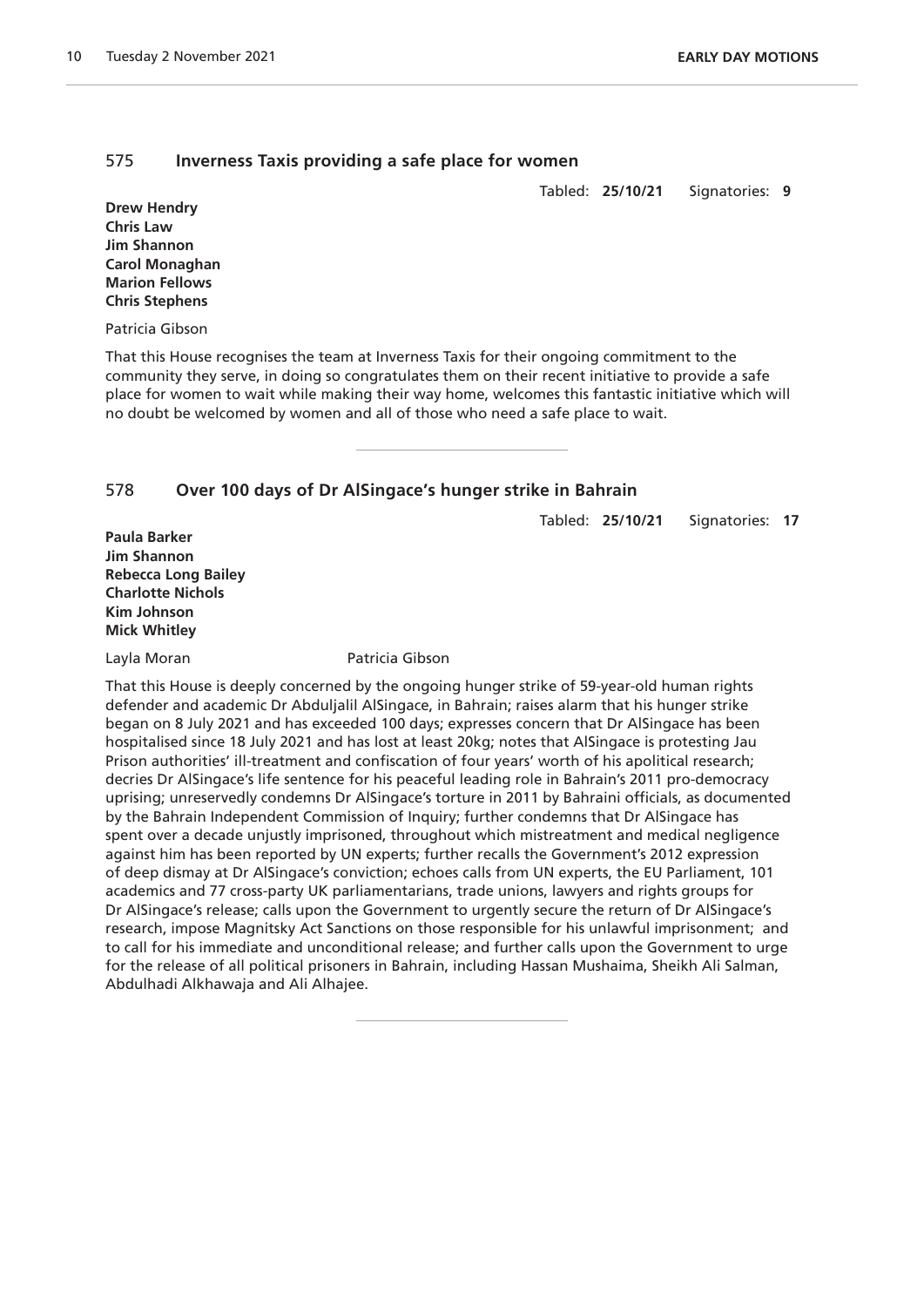# 583 **Proscribing of Palestinian human rights organisations**

|                                         |          | Tabled: 25/10/21 | Signatories: 38 |  |
|-----------------------------------------|----------|------------------|-----------------|--|
| <b>Tommy Sheppard</b>                   |          |                  |                 |  |
| Apsana Begum                            |          |                  |                 |  |
| <b>Alan Brown</b>                       |          |                  |                 |  |
| <b>Paul Blomfield</b>                   |          |                  |                 |  |
| <b>Julie Elliott</b>                    |          |                  |                 |  |
| Dr Philippa Whitford                    |          |                  |                 |  |
| <b>Ms Diane Abbott</b><br>Andy McDonald | Ben Lake | Jon Trickett     |                 |  |
|                                         |          |                  |                 |  |

That this House condemns the declaration of 22 October 2021 made by Israeli Minister of Defence, Benny Gantz, which designated six Palestinian civil society groups as terrorist organisations; notes that the Israeli authorities have not provided any evidence to substantiate their claims about the organisations; further notes that the targeted groups Al-Haq, Addameer, Bisan Center, Defence for Children International Palestine, the Union of Agricultural Work Committees, and the Union of Palestinian Women's Committees are organisations deeply committed to protecting the human rights of Palestinian communities, highlighting Israel's illegal policies and also those of the Palestinian Authority and Hamas; further notes the statement of 22 Israeli civil society groups based in Israel in support of the six NGOs; views this as a further direct assault on Palestinian civil society in an effort to isolate and suffocate Palestinian human rights defenders; recognises the significant impact this assault has on some of the most prominent Palestinian civil society organisations including on the local and international public's right to information about the reality of human rights violations in Israel and the occupied Palestinian territories; calls on the Government to demand that the Israeli Government reveal any evidence against those organisations; and further calls on the Government to reaffirm its support for Palestinian and Israeli civil society and human rights organisations as a key foundation in building a just peace between Israelis and Palestinians.

# 585 **Equality Impact Assessment for Autumn Spending Review and future budgets**

Tabled: **26/10/21** Signatories: **28**

**Bell Ribeiro-Addy Apsana Begum Zarah Sultana Kate Osborne Paula Barker Kirsten Oswald**

Allan Dorans **Daisy Cooper** Jon Trickett **Daisy Cooper** 

That this House notes that welfare cuts, benefit changes and reductions in public services disproportionally affect women, disabled people and Black, Asian and ethnic minorities (BAME); recognises a joint consultation response from the UK Women's Budget Group, Maternity Action and the End Violence Against Women Coalition (EVAW) which has called on the Government to commit to increase long-term public spending, which is the most effective way to level up; echoes the calls of the Women's Budget Group and others for the Government to carry out and publish equality impact assessments which should consider cumulative impact, intersectional impact, the impact on individuals as well as households, impact over a lifetime and the impact on unpaid care; therefore calls on the Government to undertake and publish a comprehensive equality impact assessment of all the Spending Review and Budget which includes an analysis of the impact of all measures, and a cumulative assessment, by gender, race, age, disability, income and region; and urges the Government to take urgent action to address structural inequalities, including structural racism.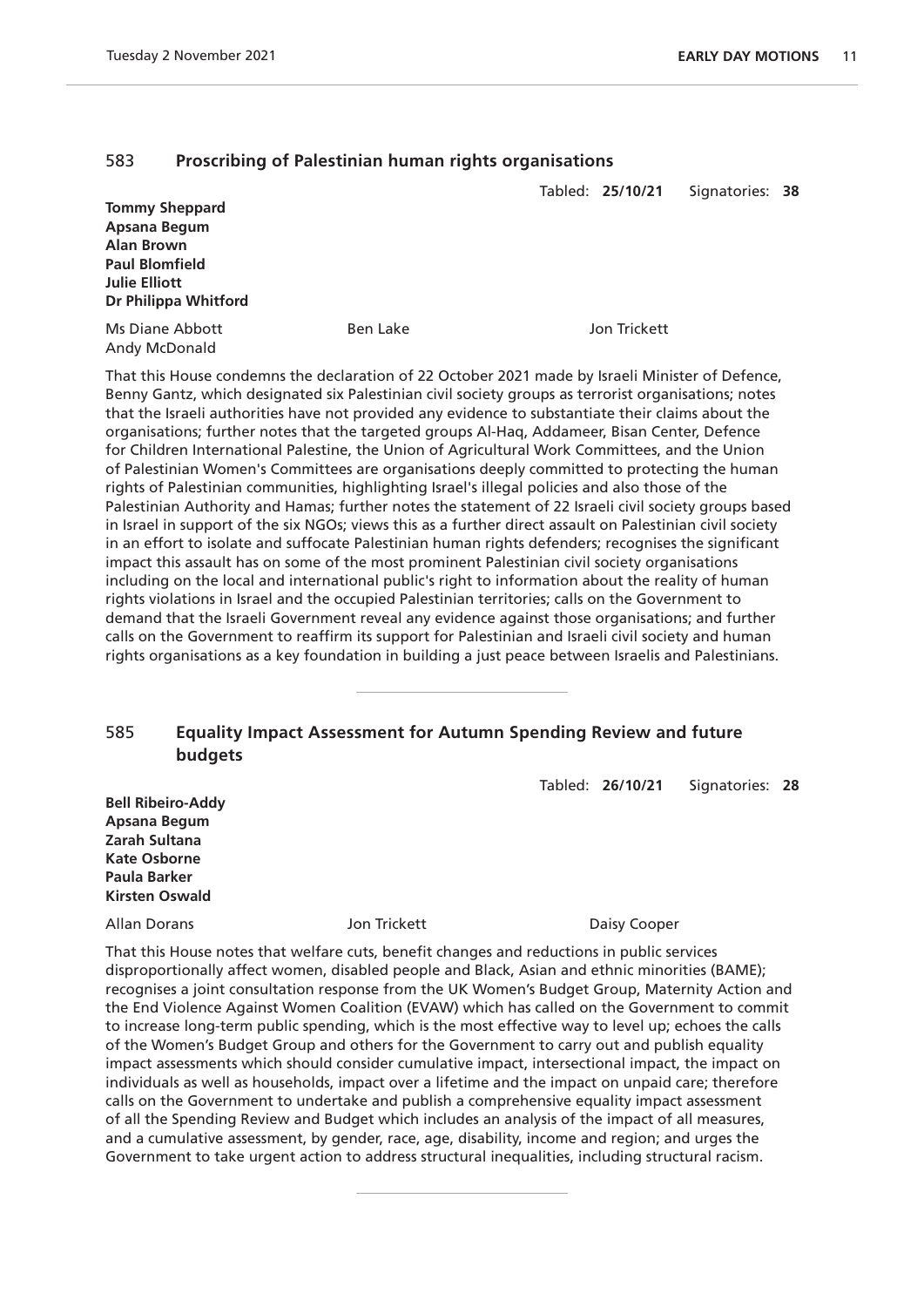# 586 **Creature Comforts and Independent Pet Retailer of the Year**

Tabled: **26/10/21** Signatories: **9**

**Kirsten Oswald Margaret Ferrier Anum Qaisar-Javed Peter Grant Amy Callaghan Chris Stephens**

#### Patricia Gibson

That this House congratulates Graeme and Ann Wilson, whose business, Creature Comforts, was awarded the UK Independent Retailer of the Year for 2021 at the Pet Industry Federation Awards; notes that Creature Comforts' first shop opened in Clarkston, East Renfrewshire, in 1997 and that the company has since grown to be Scotland's largest independent pet retailer; further notes that Creature Comforts is going into its 25th year as a family owned independent business, which now operates four pet shops, having opened a second shop in Milngavie in 2002, one in Shawlands, Glasgow, in 2011, and another in Burnside, Rutherglen, in 2017; welcomes the support provided by Creature Comforts and its many loyal customers to the Scottish Society for Prevention of Cruelty to Animals, supported by Bearsden Dog Training Club; and records its appreciation for the contribution such quality independent retailers make to local communities.

#### 590 **Rail workers and the RMT in Scotland**

Tabled: **27/10/21** Signatories: **2**

#### **Kenny MacAskill Richard Burgon**

That this House notes the importance of COP26 to Scotland and humanity; recognises the rights of workers and their trade unions to seek to defend their standard of living and terms and conditions of employment; and further recognises the determination and resilience of the RMT trade union and of rail workers in refusing to give in to an arbitrary deadline imposed by the Scottish Government and Transport Scotland for the RMT trade union to accept the proposed deal or the whole pay offer will be withdrawn and calls for politicians to seek and encourage a fair settlement rather than deprecating workers or trade unions defending their rights.

#### 591 **Scout District of Ross, Skye and Lochalsh**

Tabled: **27/10/21** Signatories: **6**

**Ian Blackford Chris Stephens Marion Fellows Allan Dorans Kirsten Oswald Patricia Gibson**

That this House thanks the work of volunteers within the Scout Association and in particular those in the Scout District of Ross, Skye and Lochalsh; acknowledges Scouting provides a fun and safe activity, open to all our young people regardless of background and that this has been especially important to Beavers, Cubs, Scouts and Explorers over the last 18 months, helping them keep in touch with friends, even if just virtually, while still taking part in scouting activities and learning vital skills for life; notes that all this would not be possible without the dedicated work of adult volunteers; and recognises Hilary Cameron, District Commissioner, and Samantha Blyth, Deputy District Commissioner, have been a huge support to leaders across the district and that their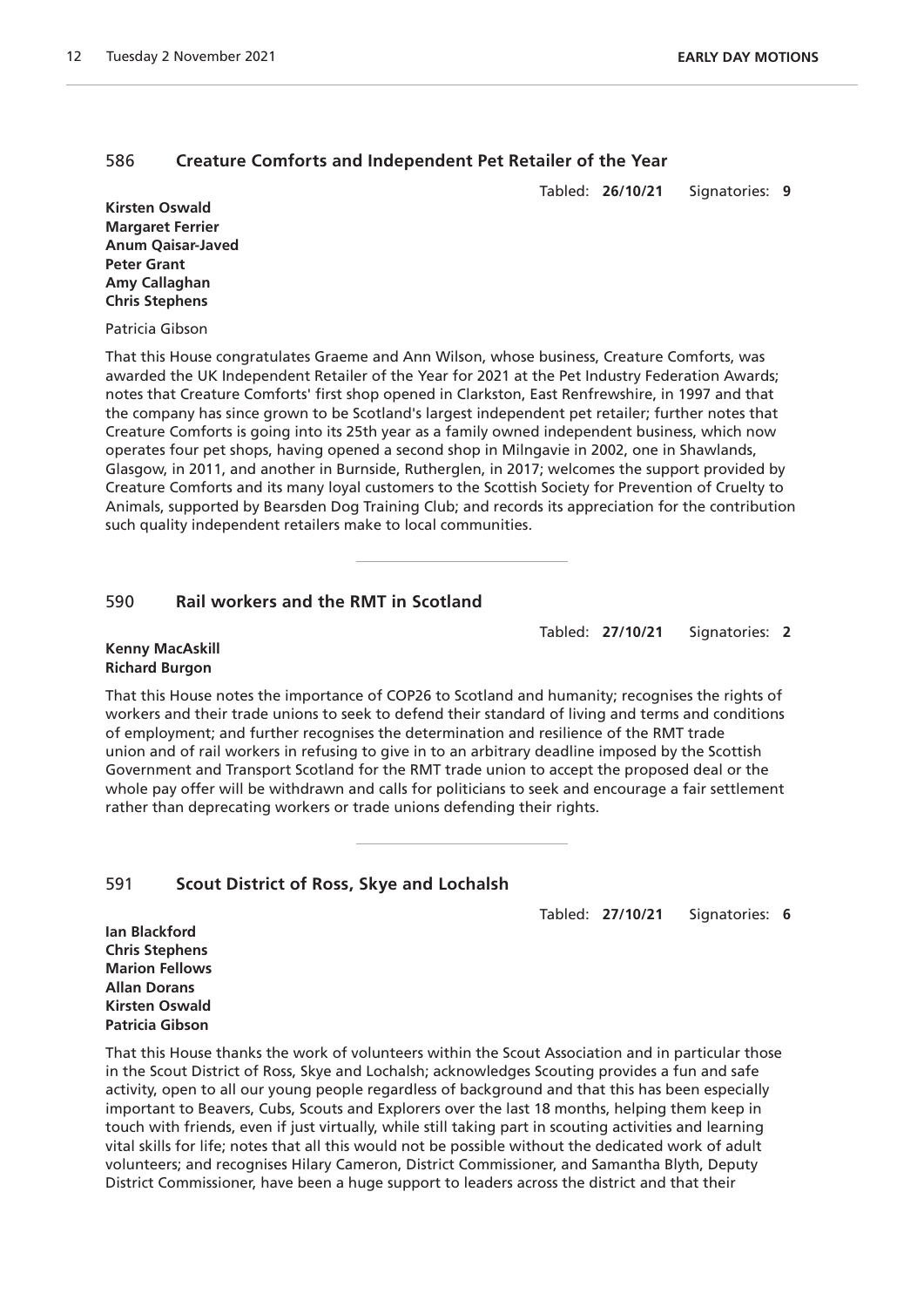leadership has meant groups across the area are starting to meet face to face again while putting in place COVID measures, ensuring that Scouts are firmly part of this Highland Community.

#### 592 **Nazanin Zaghari-Ratcliffe**

Tabled: **27/10/21** Signatories: **11**

**Mr Barry Sheerman Chris Stephens Andrew Gwynne Wera Hobhouse Claire Hanna Hywel Williams**

Patricia Gibson

That this House believes that there should be an urgent national all-faith delegation to Tehran to petition for the immediate release of British citizen Nazanin Zaghari Ratcliffe and other political detainees currently being held in Iran; condemns the continued unjust detention of Nazanin Zaghari-Ratcliffe and other dual citizens and political prisoners within the Islamic Republic and stands in solidarity with them and their loved ones; and urges the Government to renew its vigour in negotiating the release of Nazanin Zaghari Ratcliffe and to appraise all options available to ensure that she returns home as soon as possible.

#### 594 **Loanhead girl's skipping challenge for the National Deaf Children's Society**

Tabled: **27/10/21** Signatories: **5**

**Owen Thompson Chris Stephens Marion Fellows Kirsten Oswald Richard Burgon**

That this House congratulates Charlotte Hinton on completing her challenge to skip 1000 times a day for 10 days to raise money for the National Deaf Children's Society; understands that Charlotte, 10 years old, is a member of 1st Loanhead Brownies and devised the challenge to earn her Charities Badge; notes that Charlotte chose to raise funds for the National Deaf Children's Society because her cousin Ellen was born deaf and her family has been receiving ongoing support from the charity; commends the work done by the National Deaf Children's Society to support the UK's 50,000 deaf children and their families; congratulates Charlotte on beating her £50 target, raising a total of £275 so far; and sends its best wishes that a bright and happy future for Charlotte is no more than a hop, skip and a jump away.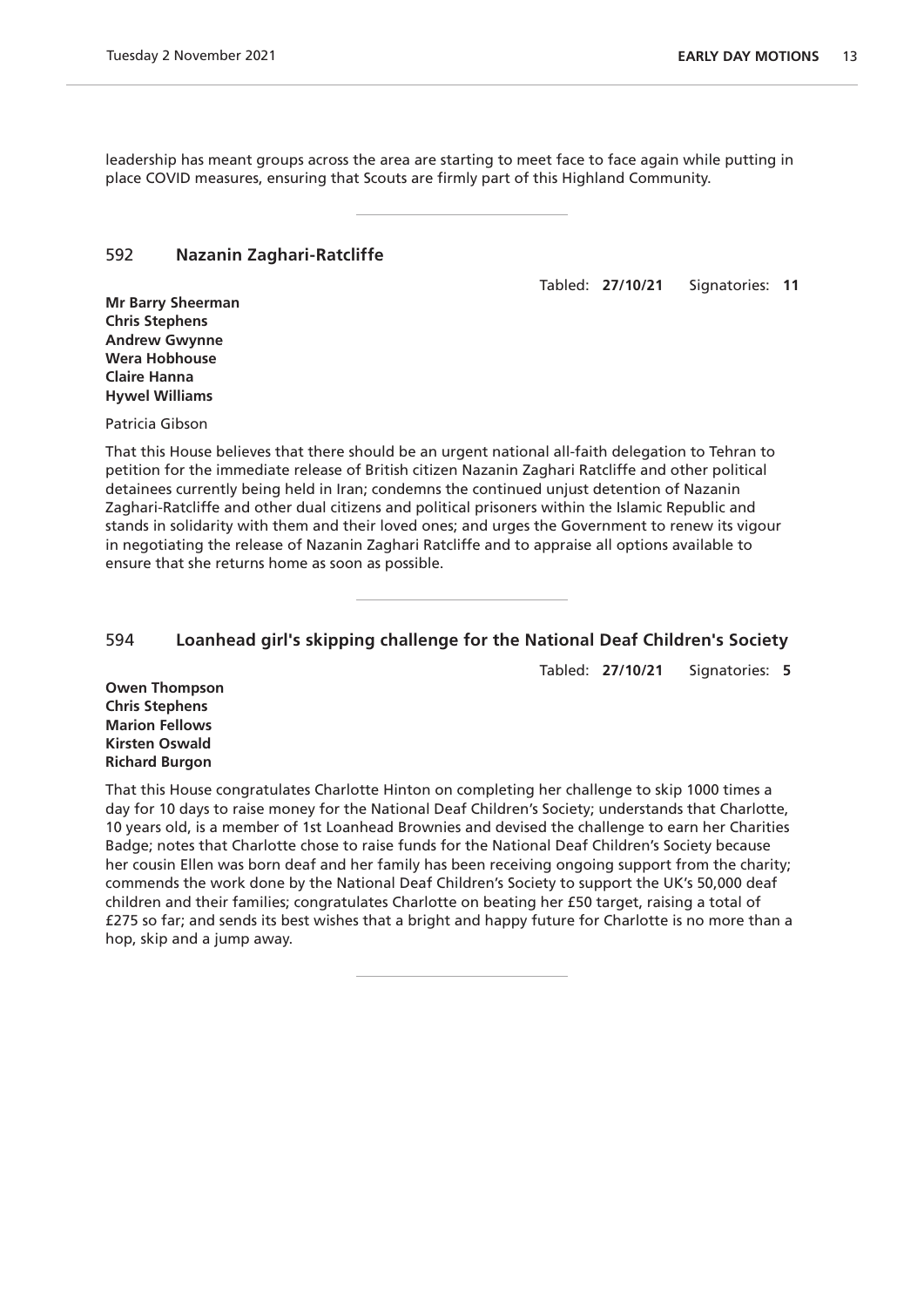#### 595 **#MyBitYourBit campaign**

Tabled: **28/10/21** Signatories: **7**

**John McNally [R] Douglas Chapman Marion Fellows Wera Hobhouse Chris Stephens Kirsten Oswald**

Richard Burgon

That this House urges the Government to support the APPG on Youth Action Against Climate Change and the new campaign, led by the Hedgerley Wood Trust, called #MyBitYourBit, an initiative to elevate the voices of youth ahead of the vital COP26 summit in Glasgow; further urges the Government to support open dialogue for action on climate change between those youth campaigning organisations and politicians; that the Government recognises the importance of bringing together young people from across the country to share the action they are taking on climate change and biodiversity loss; and calls on the Government to listen and respond to these challenges to our political leaders on what they hope to achieve at COP26.

# 596 **Closing of Amnesty International's offices in Hong Kong**

Tabled: **28/10/21** Signatories: **5**

**Andrew Rosindell Wera Hobhouse Claire Hanna Geraint Davies Margaret Ferrier**

That this House expresses its concern at the announcement that Amnesty International will close its two offices in Hong Kong by the end of the year; highlights that Amnesty International cites the impact of the national security law as the key factor behind the decision; acknowledges Amnesty International's statement that said that the regime is attempting to rid the city of all dissenting voices; praises Amnesty International for 40 years of determined campaigning for better human rights in Hong Kong and the region; notes that as well as Amnesty International, at least 35 civil society groups and unions have been forced to disband since the National Security Law was imposed; further notes that over 150 people have been arrested under the National Security Law; condemns the Hong Kong government for implementing the National Security Law; and calls on the Foreign Secretary to make a statement on the UK's response to the situation in Hong Kong.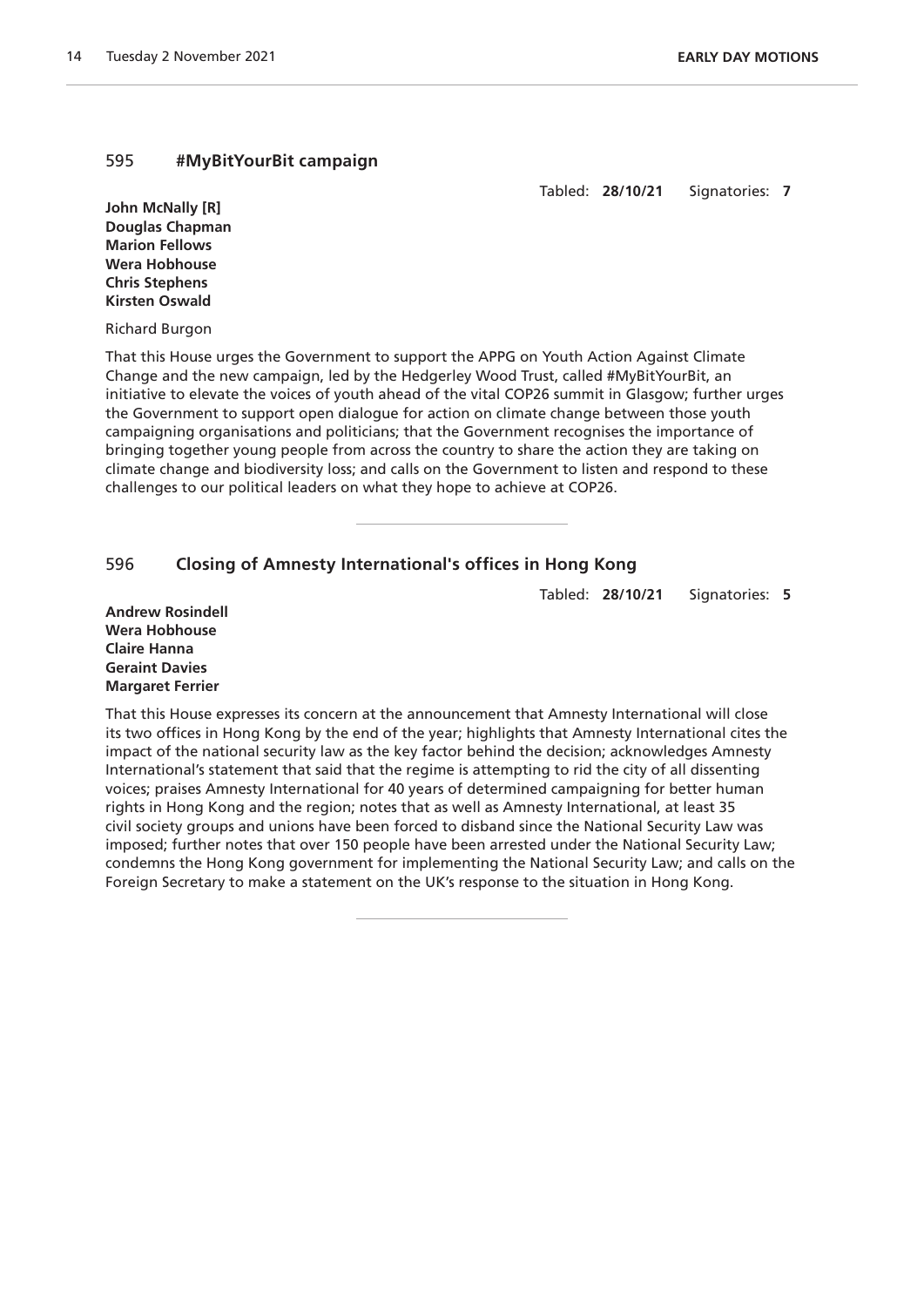#### 597 **Ministerial responses to hon. Members' correspondence on Afghanistan**

Tabled: **28/10/21** Signatories: **32**

| <b>Helen Hayes</b>     |
|------------------------|
| <b>Wera Hobhouse</b>   |
| <b>Claire Hanna</b>    |
| <b>Richard Thomson</b> |
| <b>Dan Carden</b>      |
| <b>Chris Stephens</b>  |

Kate Osborne **Marsha De Cordova** Jeremy Corbyn **Marsha De Cordova** Mick Whitley Munira Wilson Emma Hardy

Andy McDonald **Richard Burgon Richard Burgon** Anne McLaughlin That this House is extremely concerned by the extensive delays in hon. Members receiving responses on the resettlement of Afghan nationals to the UK; notes the Minister for Safeguarding and Afghan Resettlement's statement of 13 September 2021 on the Government's progress in providing specific updates on people within Afghanistan and is concerned that that contradicts advice given to hon. Members that they should contact the Home Office, Foreign, Commonwealth and Development Office and Ministry of Defence on any cases their constituents raise which may be eligible for support; is concerned that the Minister's statement also contradicts the Prime Minister's response of 6 September 2021 pledging that every single email from colleagues is being responded to by close of play today; and calls on the Government to ensure that substantive responses are provided to all

cases raised by hon. Members in correspondence.

# 598 **Community Sponsorship**

Tabled: **28/10/21** Signatories: **22**

| <b>Helen Hayes</b>        |
|---------------------------|
| <b>Mr Virendra Sharma</b> |
| Wera Hobhouse             |
| <b>Claire Hanna</b>       |
| <b>Chris Stephens</b>     |
| Joanna Cherry             |
|                           |

Kate Osborne **Grade Corporation** Jeremy Corbyn **Corporation** Zarah Sultana Mick Whitley **Richard Burgon** 

That this House pays tribute to the hard work of over 100 community sponsorship groups who have welcomed more than 500 refugees to the UK; notes that community sponsorship has played an integral role in resettling Syrian refugees since 2016; further notes that research has found that community sponsorship creates a warmer welcome for refugees and contributes to more inclusive communities than other routes; recognises that communities across the country stand ready to support the resettlement of Afghan refugees and welcomes the Government's commitment to extend the Community Sponsorship scheme to include Afghan refugees; notes extensive delays in the processing of community sponsorship applications; and calls on the Government to provide the funding and resources to speed up the administration of that scheme.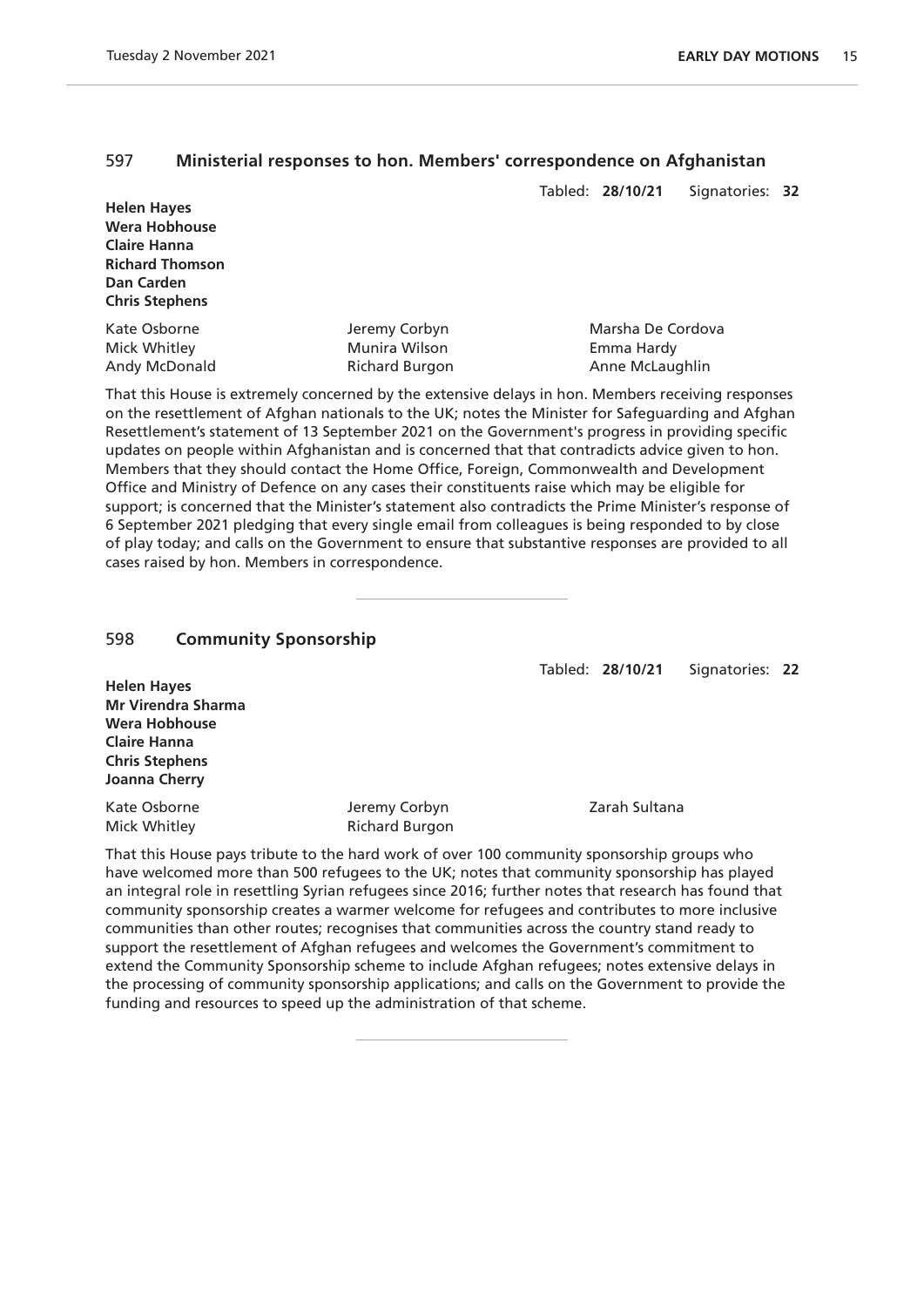#### 599 **Rett Syndrome Awareness Month**

Tabled: **28/10/21** Signatories: **18**

**Marion Fellows Chris Stephens Joanna Cherry Stuart C McDonald Allan Dorans Hywel Williams**

Owen Thompson Munira Wilson Anne McLaughlin Patricia Gibson

That this House recognises Rett Syndrome Awareness Month from 1-30 October; notes its importance for raising awareness of the rare genetic disorder as the second most common cause of severe disability in women and girls; commends the charitable organisation, Rett UK, for their outstanding work in providing information, support and advocacy services for people impacted by the condition across the UK; and recognises the importance of their campaign this Rett Syndrome Awareness Month to inform, educate and engage people who can help improve the lives of people living with Rett Syndrome and their families.

#### 600 **National Road Safety Week**

Tabled: **28/10/21** Signatories: **10**

**Mr Barry Sheerman Wera Hobhouse Chris Stephens Hywel Williams Ben Lake Liz Saville Roberts**

Jonathan Edwards **Margaret Ferrier** Richard Burgon Margaret Ferrier

That this House celebrates the tireless work of countless individuals and organisations. including community groups, schools, emergency services, businesses, fleet operators, road safety campaigners and charities, road victim support services and road safety professionals, to champion road safety and reduce deaths and serious injuries on roads; highlights the 23,529 people killed or seriously injured on roads in Great Britain in 2020, and 6,543 in Northern Ireland, despite the pandemic reducing traffic, and the fact that no level of casualties is acceptable; welcomes Government plans to publish a Road Safety Strategic Framework; congratulates Brake, together with sponsors Arval, DHL and openreach on coordinating Road Safety Week from 15 to 21 November 2021, as a focus of community efforts to raise awareness; and notes that thousands of local groups, schools, emergency services, hospitals, voluntary sector organisations and leading companies will be holding events as part of the week to raise awareness about road safety and the steps we can take to stop these avoidable tragedies.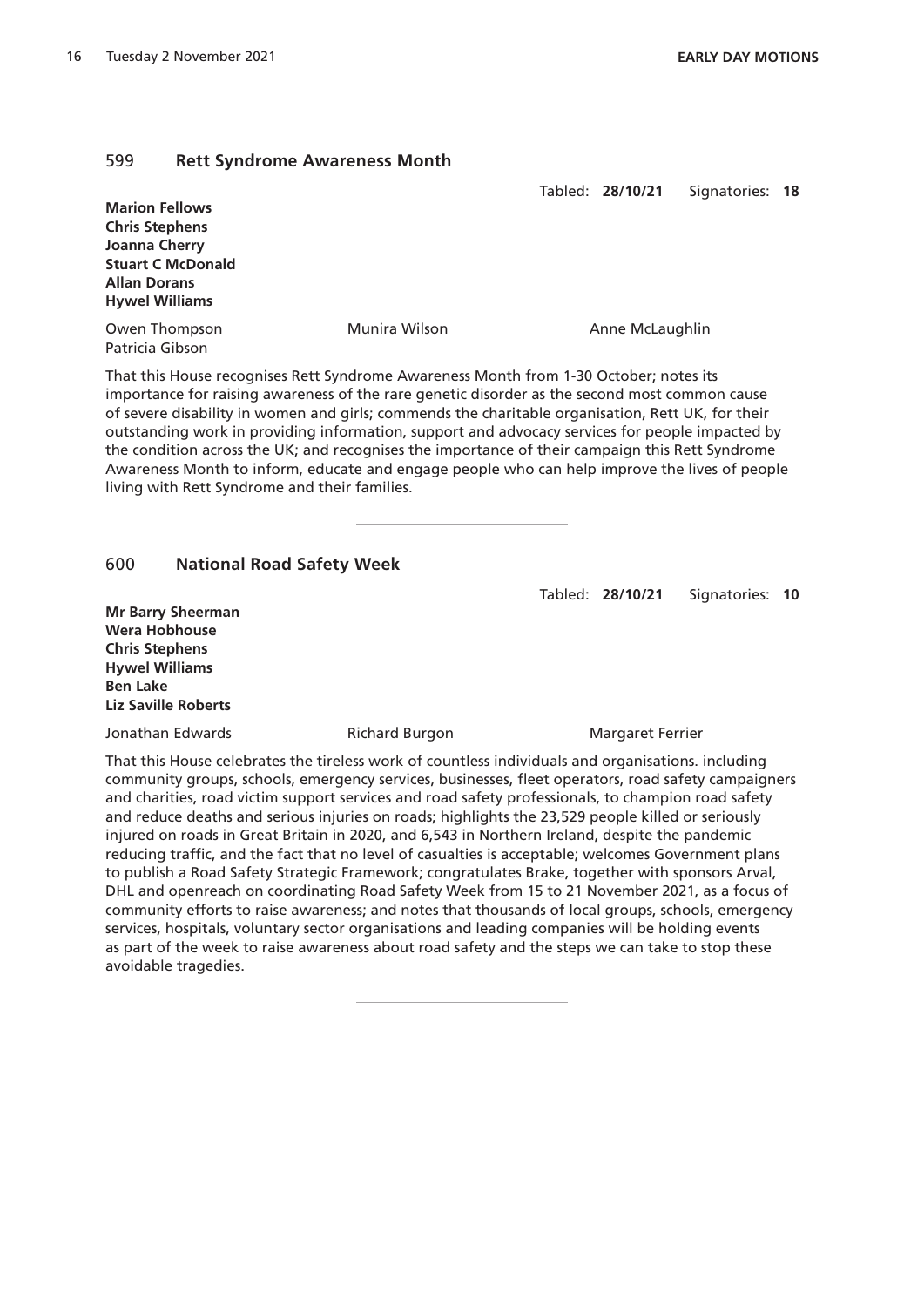## 601 **30th anniversary of Garnethill Park**

Tabled: **28/10/21** Signatories: **7**

**Alison Thewliss Marion Fellows Chris Stephens Stuart C McDonald Allan Dorans Kirsten Oswald**

Patricia Gibson

That this House notes that the 26th of October marks the 30th anniversary of the opening of Garnethill Park in Glasgow; appreciates that this was a Scottish-German projected initiated by the City of Glasgow and the Goethe Institute as a lasting contribution to the Glasgow 1990 European Capital of Culture celebrations; understands that the park was formed around a tiled mural created in 1978 by local artists John Kraska, Irene Keenan and Tommy Lydon, which was part of the creative renewal of the Garnethill area; welcomes the addition in 2005 by the artist Ulrike Enslein of cast concrete slabs which immortalise the memories of members of the Garnethill community; further notes that the park features a community bread oven; appreciates the ongoing work of Garnethill Community Council to maintain and champion the park they helped to create; thanks local businesses for contributing to the raffle which is part of the 30th anniversary celebrations; and hopes the park will continue to be a well cared for and integral part of community life in Garnethill for many years to come.

# 602 **Pizza Express tips policy**

Tabled: **28/10/21** Signatories: **22**

**Grahame Morris Kate Osborne Navendu Mishra Marsha De Cordova Mary Kelly Foy Ian Lavery**

Jon Trickett **Richard Burgon** 

This House is alarmed to hear that front-of-house staff at Pizza Express have seen a sizeable cut to their income since May 17 2021, the day restaurants reopened after lockdown; notes that the 30 per cent previously deducted from waiting staff tips for kitchen staff was increased to 50 per cent on this date; further notes that kitchen staff are on higher basic pay rates and get more guaranteed hours than waiting staff, while the back-of-house team is also significantly smaller than the frontof-house team at Pizza Express restaurants; believes this change has had a punitive effect on waiting staff – who are disproportionately female – as tips represent a significant proportion of their take-home pay; is concerned that this deduction is being used to boost the wages of kitchen staff by depriving minimum-wage waiting staff of their fair share of tips; is further concerned that staff were not properly consulted about this change; and calls on the Government to urge the company's management to negotiate in good faith with Unite the union to resolve the concerns of its members at Pizza Express.